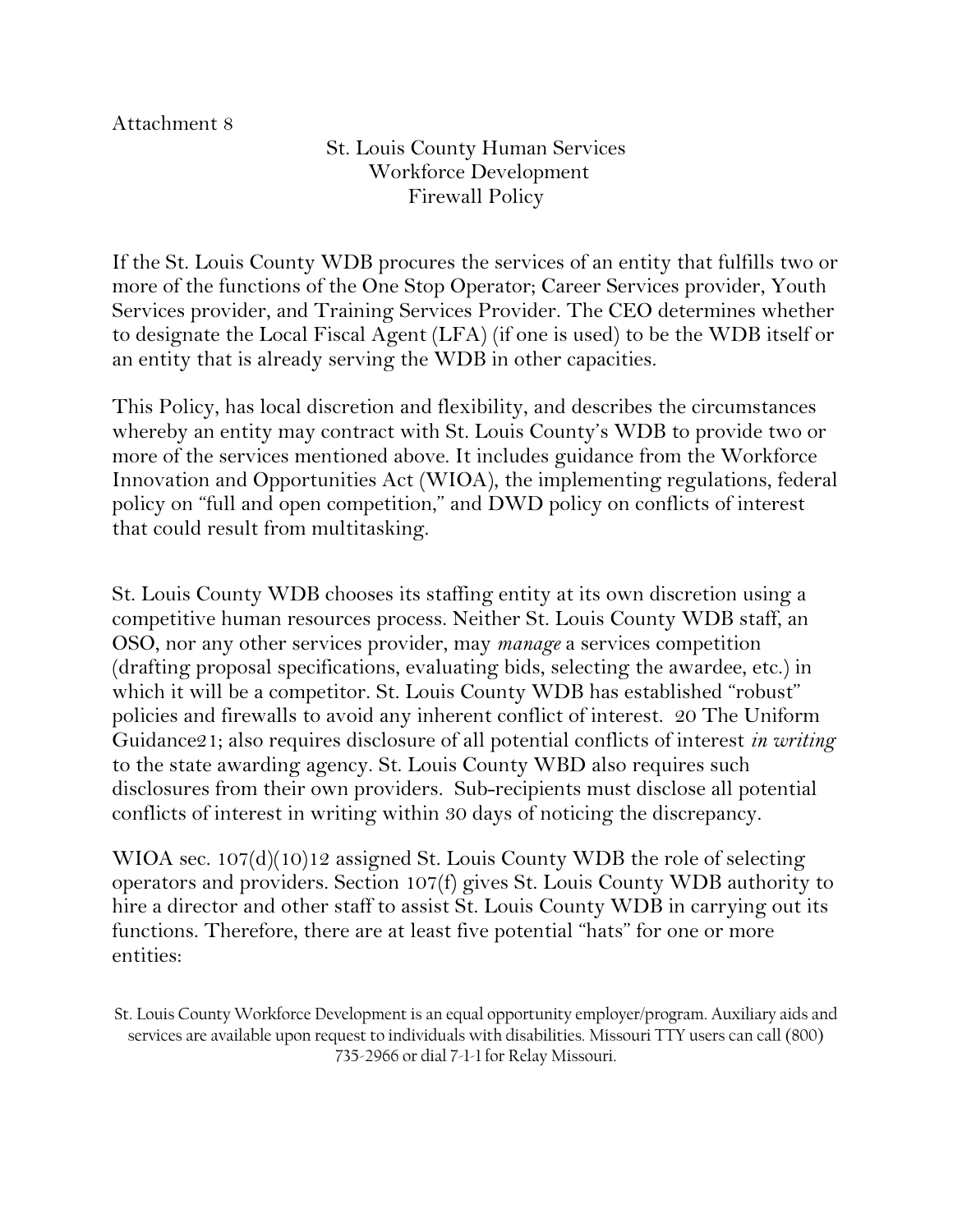• One Stop Operator (competitive procurement required);

- St. Louis County WDB support staff;
- Career Services provider;

• Youth Services (Youth Workforce Development Activities) provider (competitive procurement required),

• Training Services provider (noncompetitive, but provider must be on the State and St. Louis County's-approved Eligible Training Provider List, if training is provided through the Individual Training Account process).

St. Louis County WDB decides whether it wishes to procure the services of an entity that fulfills two or more of the functions of One Stop Operator, WDB support staff, Career Services provider, Youth Services provider, and Training Services Provider. Likewise, it is up to the Board CEO to determine whether to designate the Local Fiscal Agent (LFA) (if one is used) to be the Local WDB itself or an entity that is already serving the Local WDB in other capacities.

This Policy, favoring local discretion and flexibility, describes the circumstances whereby an entity may contract with St. Louis County WDB to provide two or more of the services mentioned above. It includes guidance from WIOA and federal policy on "full and open competition," and DWD policy on conflicts of interest that could result from multitasking.

The St. Louis County WDB will avoid conflicts of interest and ensure performance accountability when one entity performs two or more One-Stop Delivery System roles. A written agreement is required when a sub-recipient holds more than one responsibility in the OSJC. "Firewalls" for St. Louis County WDB are sufficiently rigorous, to the satisfaction of St. Louis County's WDB and the CEO, to assure this. The regulations require that:

*"Any organization that has been selected or otherwise designated to perform more than one of these functions must develop a* written agreement [emphasis added] *with the Local WDB and CEO to clarify how the organization will carry out its responsibilities while demonstrating compliance with WIOA and corresponding regulations, relevant Office of Management and Budget circulars, and the State's conflict-of-interest policy."* 19

St. Louis County Workforce Development is an equal opportunity employer/program. Auxiliary aids and services are available upon request to individuals with disabilities. Missouri TTY users can call (800) 735-2966 or dial 7-1-1 for Relay Missouri.